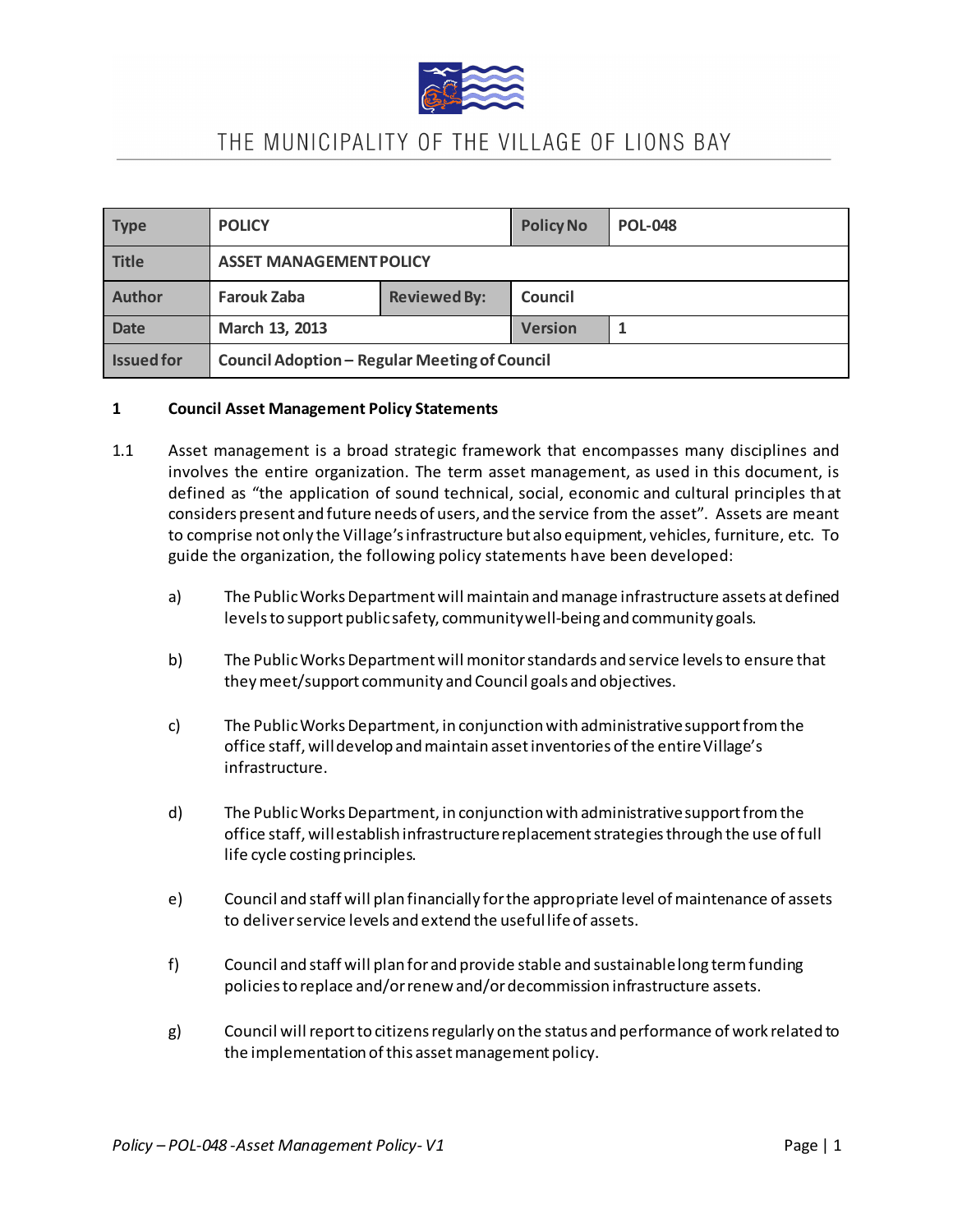

### **2 Background and Purpose of Council Policy**

2.1 Council has a mandate to provide a wide range of services. In order to guide staff with the effective implementation of those services, Council typically adopts policies for important issues that can be used by staff to support Council's vision, goals and objectives.

### **3 Council Vision and Goals for Infrastructure Assets**

- 3.1 Council's vision and goal for the community is a safe, livable, sustainable and economically vibrant community underpinned by well managed and maintained infrastructure assets. These assets include but are not limited to efficient transportation networks, economical and reliable water distribution networks, safe and reliable sewage collection systems, reliable information technology systems, productive fleets, and accessible parks, recreation and civic facilities.
- 3.2 Though these assets age and deteriorate, by using sound asset management practices, Council and the community can be assured that the assets meet performance levels, are used to deliver the desired service in the long term and are managed for present and future users.
- 3.3 This policy is to articulate Council's commitment to asset management, and guides staff using the policy statements. In doing so, this policy also outlines how it is to be integrated within the organization in such a way that it is coordinated, cost effective and organizationally sustainable. This policy also demonstrates to the community that Council is exercising good stewardship, and is delivering affordable services while considering its legacy to future residents.
- 3.4 Staff will implement the policy through the development and use of asset management guidelines and practices. Since the performance of asset management is organization specific, reflective of knowledge, technologies and available tools, and will evolve over time, the responsibility for guidelines and practices are delegated to staff.

### **4 Policy Principles, Guidelines and Integration**

4.1 The key principles of the asset management policy are outlined in the following list.

The organization shall:

- make informed decisions, identifying all revenues and costs (including operation, maintenance, replacement and decommission) associated with infrastructure asset decisions, including additions and deletions. Trade-offs should be articulated and evaluated, and the basis for the decision recorded.
- establish a holistic view of asset management by integrating corporate, financial, business, technical and budgetary planning for infrastructure assets.
- establish organizational accountability and responsibility for asset inventory, condition, use and performance.
- consult with stakeholders where appropriate.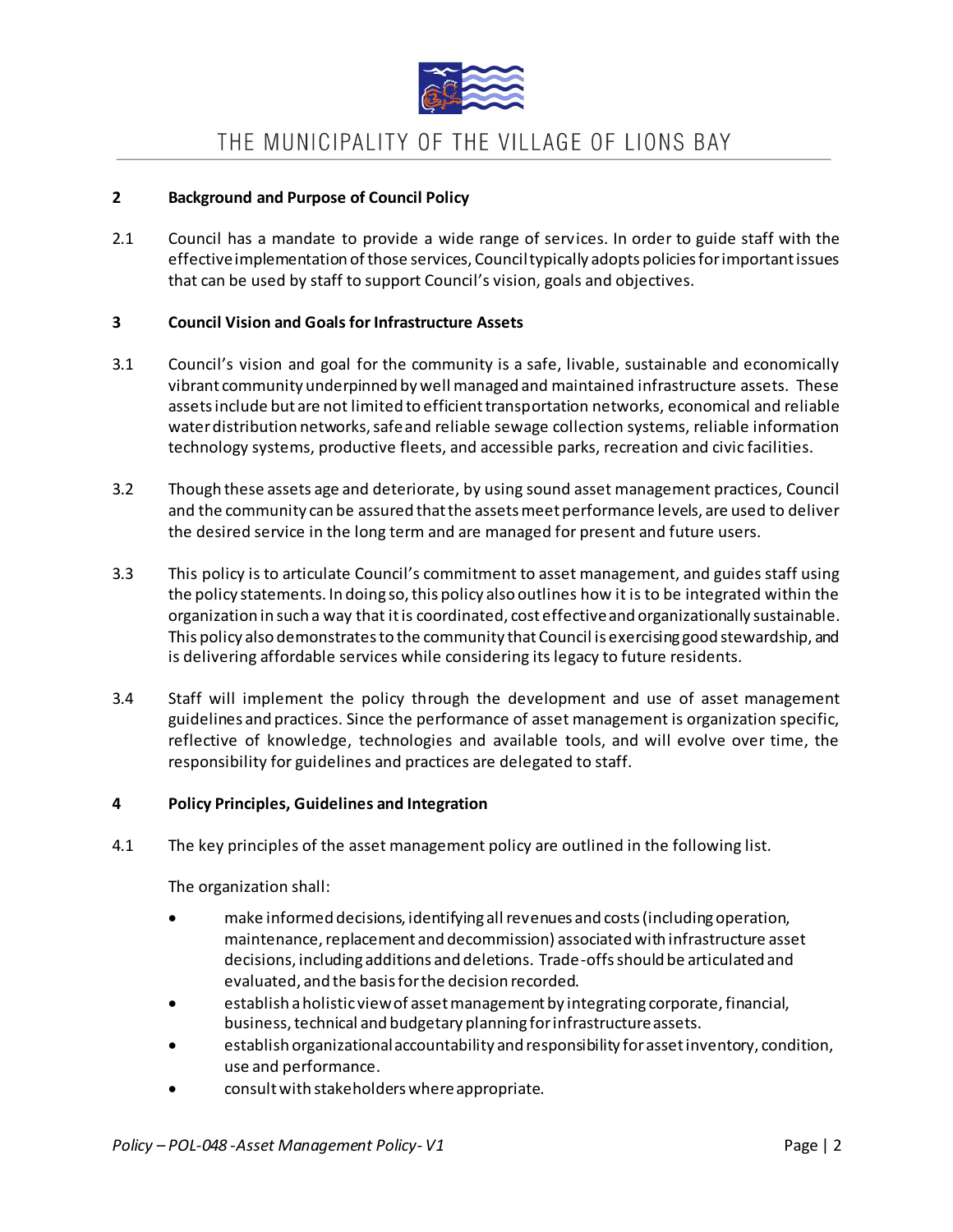

- define and articulate service, maintenance and replacement levels and outcomes.
- use available resources effectively.
- manage assets to be sustainable.
- minimize total life cycle costs of assets.
- consider environmental goals.
- consider social and sustainability goals.
- minimize risks to users and risks associated with asset failure.
- pursue best practices where available.
- report the performance of its asset management program to Council and the community.

#### **5 Guidelines and Practices**

- 5.1 This policy shall be implemented by staff using accepted industry guidelines and practices (such as those recommended by the Federation of Canadian Municipalities, e.g., InfraGuide) and staff shall consider the use of an asset management strategy and asset management plans.
- 5.2 The organization will also comply with required capital asset reporting requirements, as may be established by regulatory bodies, and integrate the asset management program into operational plans throughout the organization.
- 5.3 Strategic asset management plans may be developed for a specific class of assets, or be generic for all assets, and should outline long term goals, processes and steps toward how they will be achieved. The asset management plans should be based on current inventories and condition (acquired or derived), projected performance and remaining service life and consequences of losses (e.g., vulnerability assessments, Emergency Management BC Critical Infrastructure Consequence of Loss Assessment). Operational plans should reflect these details. Replacement portfolios and associated financial plans should consider alternative scenarios and risks, as well as include public consultation.

### **6 Context and integration of Asset Management within Organization**

- 6.1 Where possible and appropriate, Council and staff will consider this policy and integrate it in the development of corporate documents such as:
	- Official Community Plan
	- Five year financial plan (operating and capital budgets)
	- Land use plans
	- Infrastructure servicing, management and replacement plans